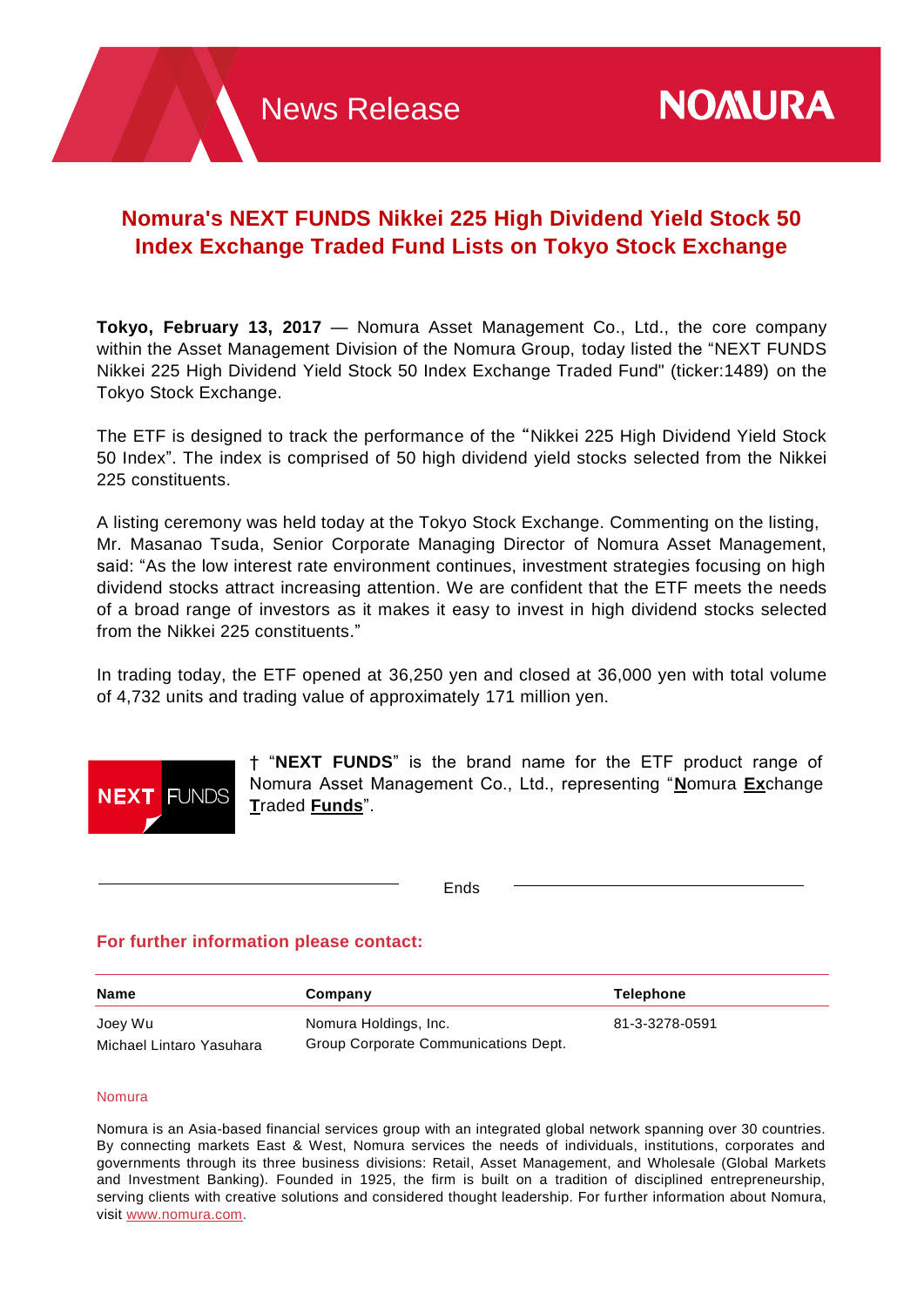#### **Disclaimer of "Nikkei 225 High Dividend Yield Stock 50 Index"**

The Nikkei 225 High Dividend Yield Stock 50 Index (hereinafter called "Nikkei High Dividend Yield 50") is a copyrighted material calculated using a methodology independently developed and created by Nikkei Inc.. Nikkei Inc. owns the copyrights and other intellectual property rights subsisting in the Nikkei High Dividend Yield 50 itself and the methodology used to calculate the Nikkei High Dividend Yield 50 and the Nikkei Stock Average (hereinafter called "Nikkei 225"), a base of the components of the Nikkei High Dividend Yield 50. The ETF shall be managed under the responsibilities of the relevant investment trust management companies and other participants. Nikkei Inc. shall not be liable for management of the ETF or any other transactions of the ETF. Nikkei Inc. shall not be obligated to continuously publish the Nikkei High Dividend Yield 50 and shall not be liable for any errors, delays or suspensions of the publication of the Nikkei 225 High Dividend Yield Stock 50 Index. Nikkei Inc. shall have the right to change the calculation methodology of the Nikkei High Dividend Yield 50 and the Nikki 225, or any other details of the Nikkei High Dividend Yield 50, and shall have the right to discontinue the publication of the Nikkei High Dividend Yield 50.

### **Disclaimer of Nomura Asset Management**

The contents of this material are based on an English translation of a Japanese announcement made on February 13, 2017 by Nomura Asset Management Co., Ltd. Whilst every effort has been made to translate the Japanese document into English, the accuracy and correctness of this translation are not guaranteed, therefore please refer to the original Japanese document.

Please note that the information contained in this document is for reference purposes only and does not constitute an offer to sell or the solicitation of an offer to buy securities by Nomura Asset Management Co., Ltd. to any person in Japan and does not constitute a distribution, an offer to sell or the solicitation of an offer to buy any securities or provide any services in any jurisdiction in which such distribution or offer is not authorized.

Furthermore, none of the shares of the Fund have been or will be registered under the United States Securities Act of 1933, as amended ("1933 Act"), or under the securities laws of any state or political subdivision of the United States of America or any of its territories, possessions or other areas subject to its jurisdiction including the Commonwealth of Puerto Rico (the "United States"). The Fund has not been and will not be registered under the United States Investment Company Act of 1940, as amended, nor under any other US federal laws.

Accordingly, the information in this document is not made or directed to any person in the United States and under no circumstance shall the provision of the information on this document be deemed to constitute an offer of securities or an offer to provide any services to any person in the United States or to any U.S. Person as the term is defined under 1933 Act.

Furthermore, the information in this document is not made or directed to any person in the United Kingdom and under no circumstances shall the provision of the information in this document be deemed to constitute an offer of securities or an offer to provide any services to any person in the United Kingdom.

## **Disclosures required in Japan**

Registered Company Name: Nomura Asset Management Co., Ltd.

Registration Number: Director of the Kanto Local Financial Bureau (Financial instruments firms) No. 373

Member Associations: The Investment Trusts Association, Japan; Japan Securities Investment Advisers Association

This document is issued for reference purposes to explain the outline of "NEXT FUNDS Nikkei 225 High Dividend Yield Stock 50 Index Exchange Traded Fund" ("Fund") and does not constitute disclosure material based on the Financial Instruments and Exchange Law. Moreover, this document